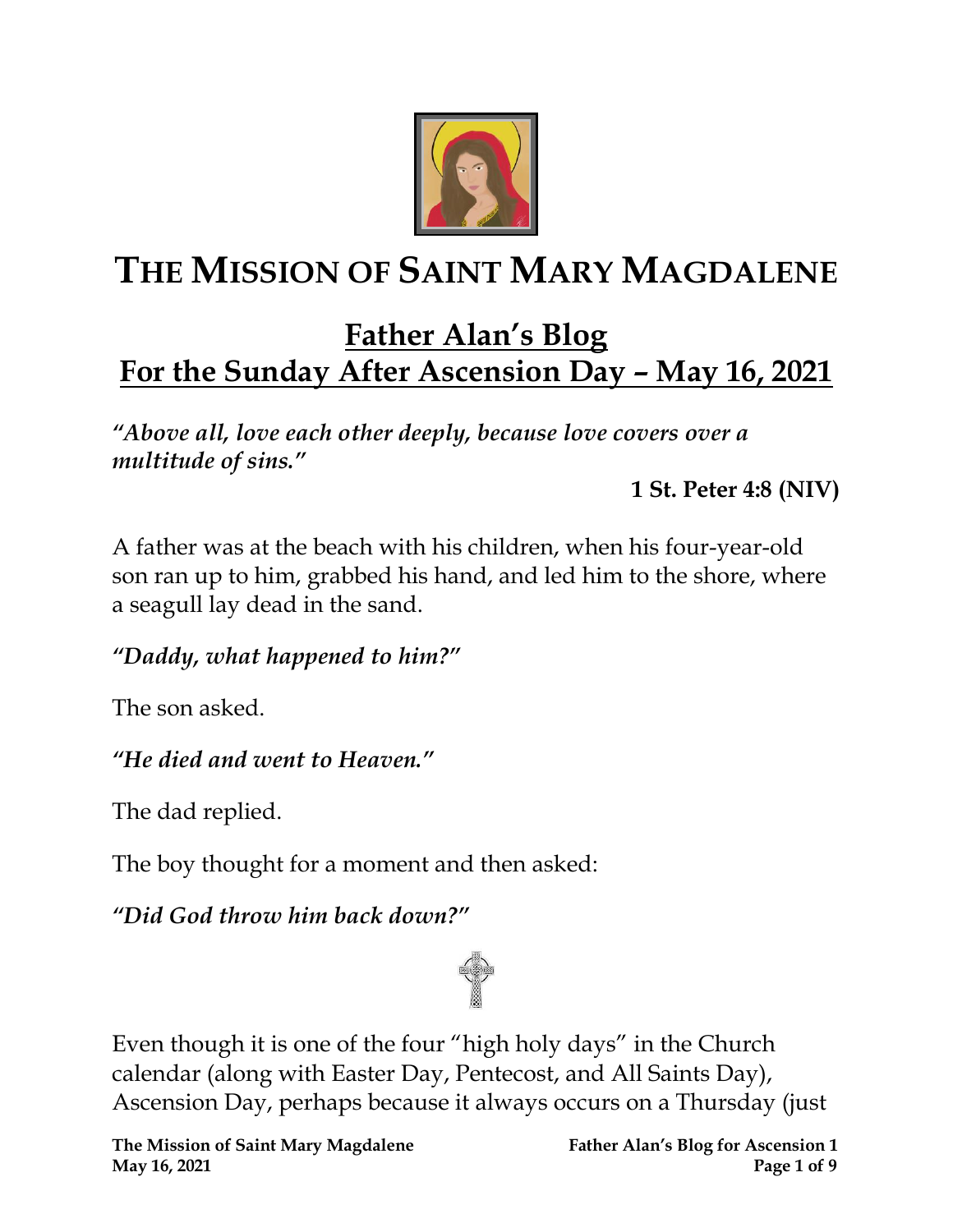this past Thursday, to be exact), does not get the attention that it richly deserves. This is really a shame because the Ascension holds great significance in the historical life of Jesus when on Earth and in His continuing ministry for us in heaven. Why I am particularly drawn to the annual celebration of the Ascension is that, as a weekday event, the Ascension reminds us that **Christianity is not just something that is confined to Sundays; rather, it is to be experienced and lived every day**. Tragically, though, the Ascension is far from being prominent in Christian thought, and, unfortunately, this means that many Christians miss out on the remarkable truths that the Ascension of our Lord and Saviour Jesus Christ holds to teach us.

To begin, then, let us look at the Ascension's "historical significance." St. Luke is renowned as a careful historian, in addition to being a caring doctor and a great storyteller. For example, when St. Luke recorded the birth of Jesus (in 2:1-4 of his Gospel), he rooted the event in its historical setting within the Roman Empire:

*"In those days Caesar Augustus issued a decree that a census should be taken of the entire Roman world. (This was the first census that took place while Quirinius was governor of Syria.) And everyone went to their own town to register. So Joseph also went up from the town of Nazareth in Galilee to Judea, to Bethlehem the town of David, because he belonged to the house and line of David."*

Later (24:50), St. Luke continued that same precision at the end of our Lord's earthly ministry by recalling the place of the Ascension at the village of Bethany about two miles outside of Jerusalem. St. Luke even dated the event – it took place 40 days after our Lord's resurrection on the first Easter Day. Also, St. Luke emphasized the presence of eyewitnesses, writing (in Acts 1:9b) that the Ascension took place:

#### *"…before their very eyes…"*

To be sure, therefore, the Ascension was a real historical event.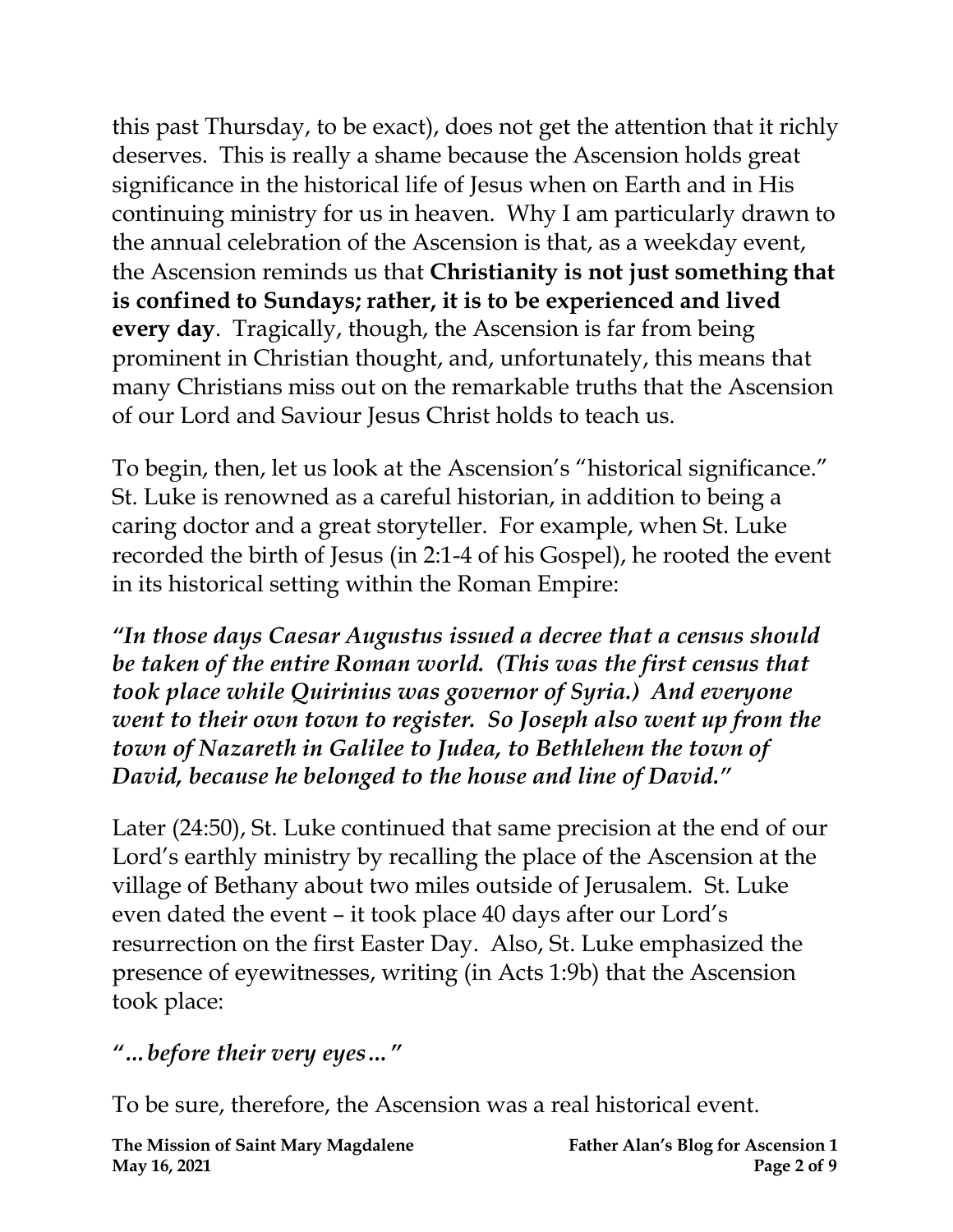As St. Luke attests (in Acts 1:12), Jesus and His followers were gathered outside Jerusalem on the slopes of the Mount of Olives. Upon delivering His farewell message to the disciples, Jesus lifted His nail-scarred hands in blessing and then His body commenced **to rise supernaturally** until a cloud hid Him from their sight.

Now, it is not all that surprising that the supernatural should be evident at Jesus' departure, for it was equally present at His virgin Birth and His physical Resurrection. [Neither is it shocking that – as with the birth of Christ and the Resurrection – skeptics deny the literal Ascension because they consider it to be "unscientific." Likewise, many people (**some even inside the Church!**) doubt or outright deny the literal Ascension, choosing to argue instead that it is the "spiritual significance" that matters. Yet, there would be no assurance of the "spiritual significance" of the Ascension (or of the Virgin Birth, or of the Resurrection, for that matter) if these miraculous events did not have a firm **historical basis**. But thanks to Dr. Luke (in 24:51b of his Gospel), we can affirm without hesitation that, indeed, Jesus:

#### *"…was taken up into heaven."*]

And just as the birth of Jesus Christ heralded the beginning of the first chapter in His earthly life, His Resurrection foreshadowed the ending of the last one; furthermore, it was essential that there should be a clear-cut event to bring that final chapter to a close. In short, there had to be a day dividing when "The Jesus of Earth" would become "The Christ of Heaven." Thus, the Ascension was the only fitting conclusion to Jesus' earthly life. To be sure, the disciples who witnessed the Ascension saw it as an ending, as it came on a day when their faith in a flesh-and-blood person (that is, a faith dependent upon a physical presence) was ended and they now became linked to Someone Who was independent of space and time. And given that, as St. Luke indicates in Acts 1:5b, they had Jesus' definite promise of the soon-to-be-given Holy Spirit, the disciples realized that the Ascension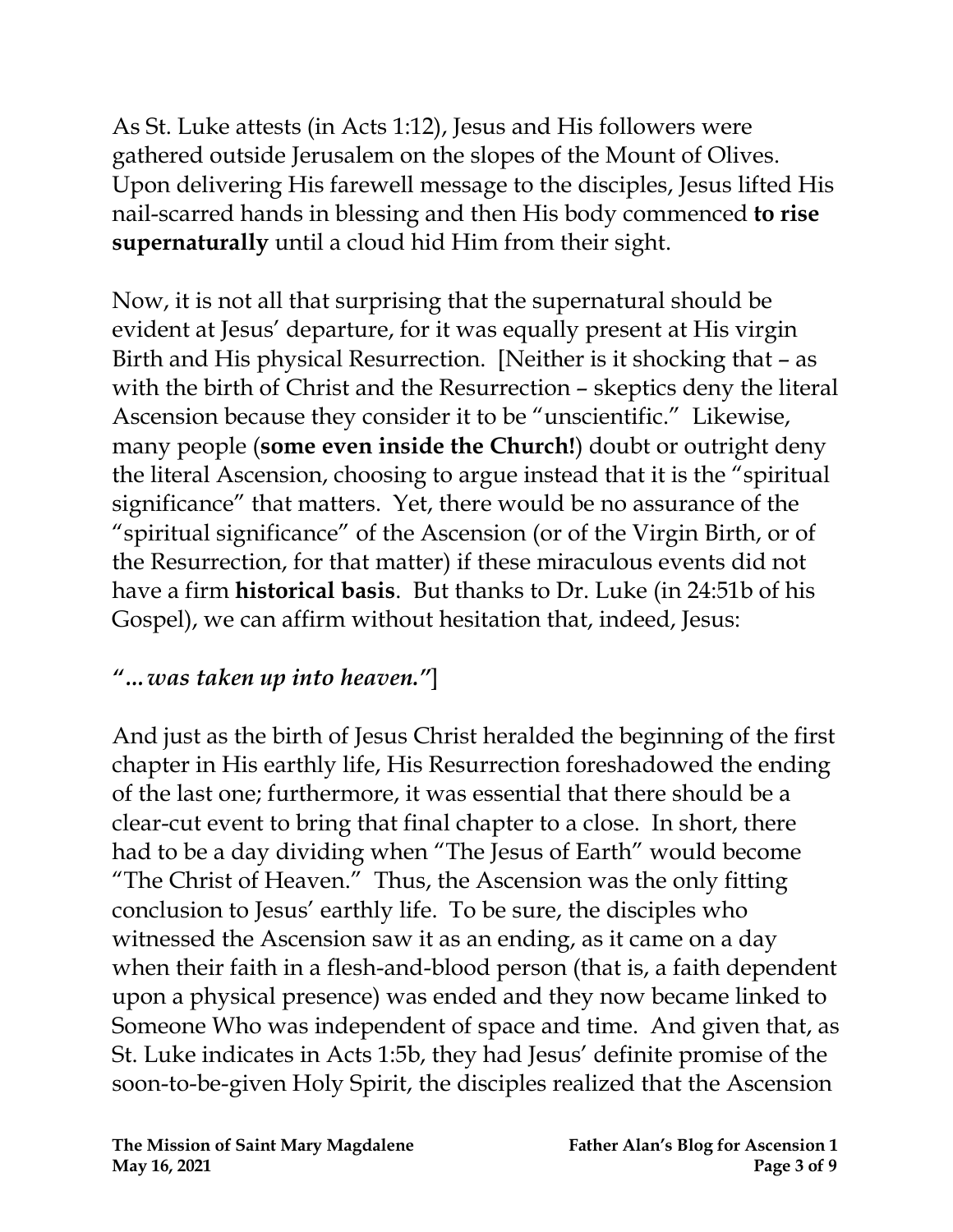was the completion of the earthly cycle of Christ's life that began with His incarnation. For Jesus Himself had told them (St. John 16:28):

# *"I came forth from the Father, and am come into the world; again, I leave the world and go to the Father."*

This served to give the disciples great assurance following the Ascension because they knew that their dearest friend was in heaven. So, make no mistake about it: Jesus' virgin Birth, His Resurrection, and His Ascension cannot be separated, as they form three parts of the one continuous movement resulting in the "Glorification of Christ." Hence, it makes sense that when Jesus met Mary Magdalene in the garden (in St. John 20:17), He said to her:

#### *"Stop clinging to Me, for I have not yet ascended to the Father; but go to My brethren and say to them, 'I ascend to My Father and your Father, and My God and your God.'"*

As if the process of Christ's Glorification, which began with His Virgin birth, and continued unabated with His Resurrection, would only be completed once Jesus was received into His Heavenly Father's presence. Thus, the Virgin Birth, the Resurrection, and the Ascension are milestones in the process whereby the incarnated, crucified, risen, and ascended Jesus finally entered into the Glory of God.

Now that we have considered the Ascension from its "historical significance," let us examine its "spiritual significance." St. Luke's two separate accounts of the Ascension (the first in 24:50-52 of his Gospel and the second in Acts 1:1-12) put us, so to speak, directly in the sandals of the disciples; thus, we can visualize them with eyes uplifted as St. Luke vividly records the scene for us (Acts 1:9-10a):

*"Jesus was taken up before their very eyes, and a cloud hid Him from their sight. They were looking intently up into the sky as He was going…"*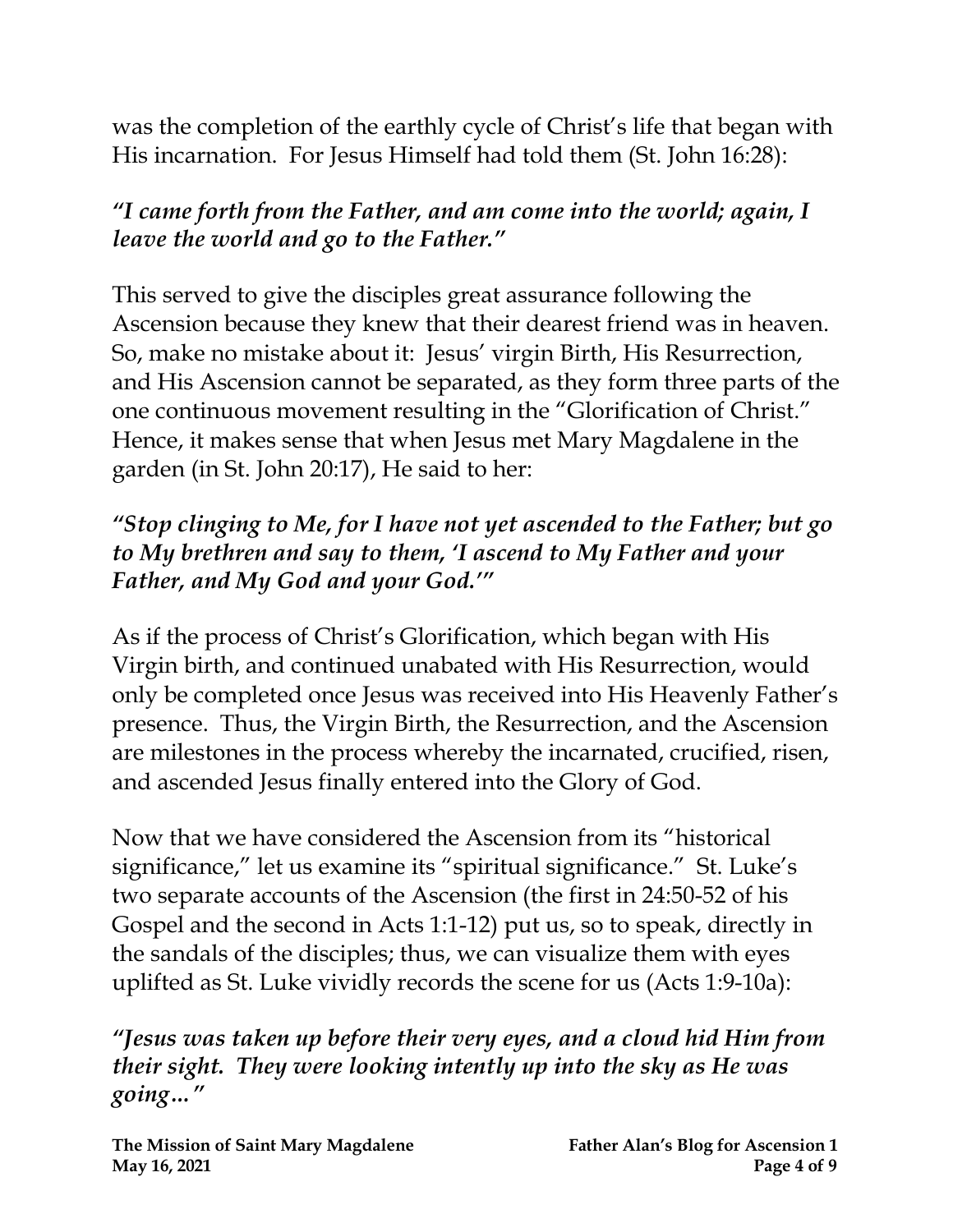All too soon, the ascending Saviour disappeared from the disciples' sight. Interestingly, though, St. Mark then takes up the story (in 16:19 of his Gospel), writing from the perspective of our Lord Jesus' "ultimate destination:"

## *"After the Lord Jesus had spoken to them, he was taken up into heaven and he sat at the right hand of God."*

In summary, the incarnate Jesus Christ, the Second Person of the Godhead, had indeed triumphed over not only "the world, the flesh, and the devil," but over "sin, and death, and eternal hell" as well, by His "precious death, mighty Resurrection, and glorious Ascension," proving that He was, undeniably, the Anointed Victor Who rightly assumed His eternal and heavenly throne. Moreover, St. Peter (who, by the way, **personally witnessed** the entire event) confirms this very fact, writing in 3:22 of his First General Epistle:

### *"Jesus Christ has gone into heaven and is at God's right hand – with angels, authorities and powers in submission to him."*

Truly, Jesus had finished all the work of redemption that God the Father had given Him to do. Accordingly, in a sense, the Ascension was "Christ's Official Coronation Day" – a Divine Homecoming where His crown of thorns was eternally transformed into a diadem of glory. We might even say that the Ascension also stands for the final liberation of Jesus from all limitations of space and time, so that He is freed to be lovingly and powerfully present with every believer, in every place, in every age. For this reason (to reiterate what I said two weeks ago), it is a VERY good thing that Jesus is NOT with us now in His pre-resurrection human body, and, thereby, physically constrained to be in only one place and one time. If Jesus were, we would probably have about as much chance of being in His presence in our lifetime as we would with Queen Elizabeth II. What's more, if we were REALLY lucky, we might get a five-minute timeslot in His divine daytimer sometime in the year 2030. But, as it is, Christ the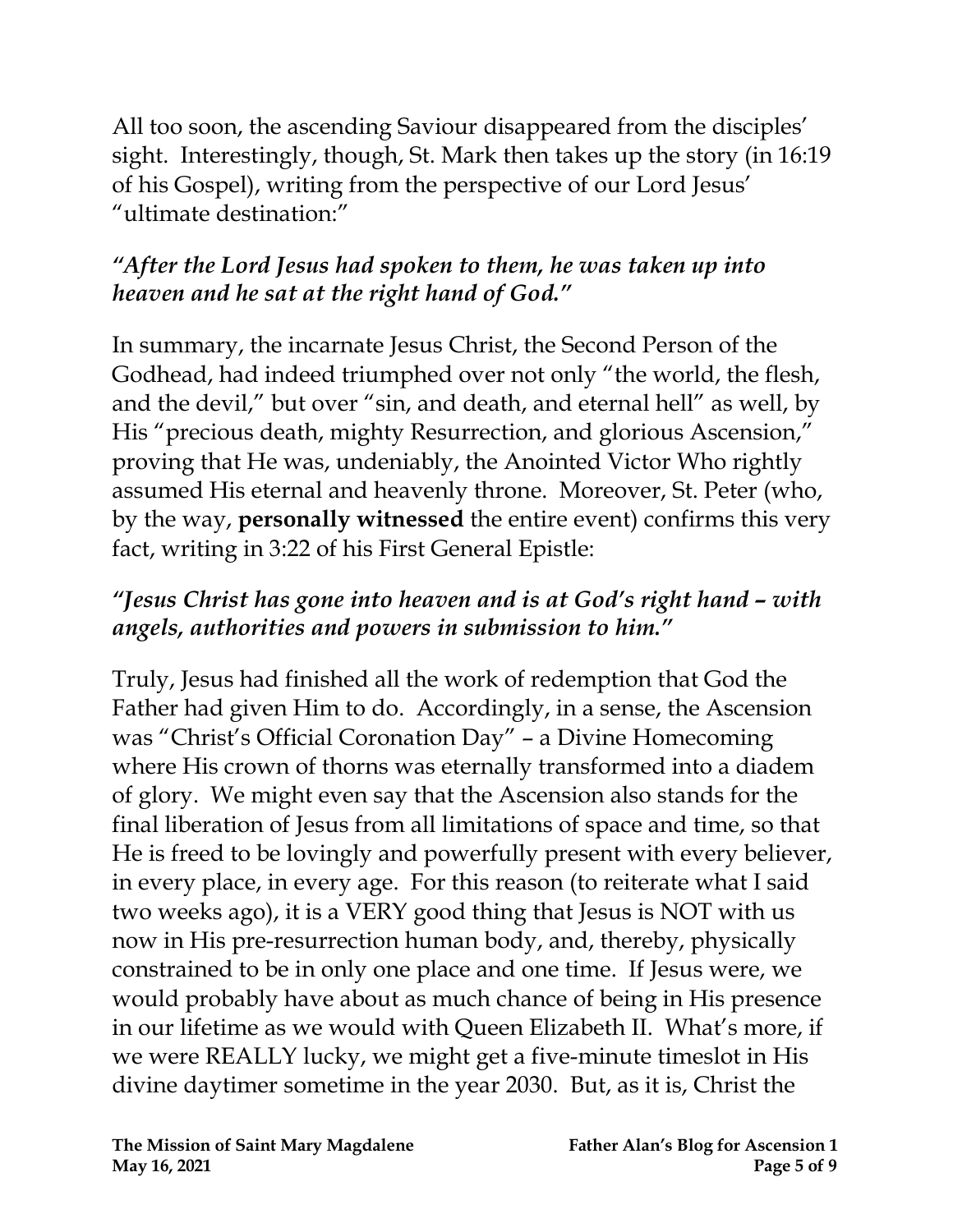King can be with us and in us through the agency of His Holy Spirit every minute of every day wherever we go. Hence, Jesus' Ascension makes it possible for Him to be close to each and every one of us; we need only to ask Him and to allow Him into every facet of our lives.

Thus far, we have examined the Ascension from both its historical and spiritual significances. Nonetheless, before ending today's message, I believe that it is essential to probe its "practical significance." As a doctor, St. Luke was trained to be a practical person. As I mentioned earlier, He tells his readers (Acts 1:9-10) of the disciples straining with their eyes to catch the last glimpse of their Lord, but then the disciples were quickly brought back to reality. Apparently, with their eyes gazing heavenward, the disciples failed to notice the two heavenly beings (in the form of two men dressed in white) who had slipped quietly alongside them – that is, until they spoke (in verse 11):

#### *"Men of Galilee, why do you stand looking unto heaven? This Jesus, who is taken up from you into heaven, will come back in the same way as you saw him go into heaven."*

Now, it would be an over-simplification to say that the Second Coming of our Lord Jesus Christ will be like a video of the Ascension **played backwards**, with Jesus returning to the same spot and wearing the same clothes. Although Jesus' Second Coming **will be in person**, it most certainly **will not be in private**, as St. John reassures us in Revelation 1:7b, proclaiming that:

*"'Look, he is coming with the clouds,' AND 'EVERY EYE WILL SEE HIM, EVEN THOSE WHO PIERCED HIM'; and all peoples on earth 'will mourn because of him.' So shall it be! Amen."*

Moreover, Jesus Himself (St. Matthew 16:27) warns us that:

*"For the Son of Man is going to come in his Father's glory with his*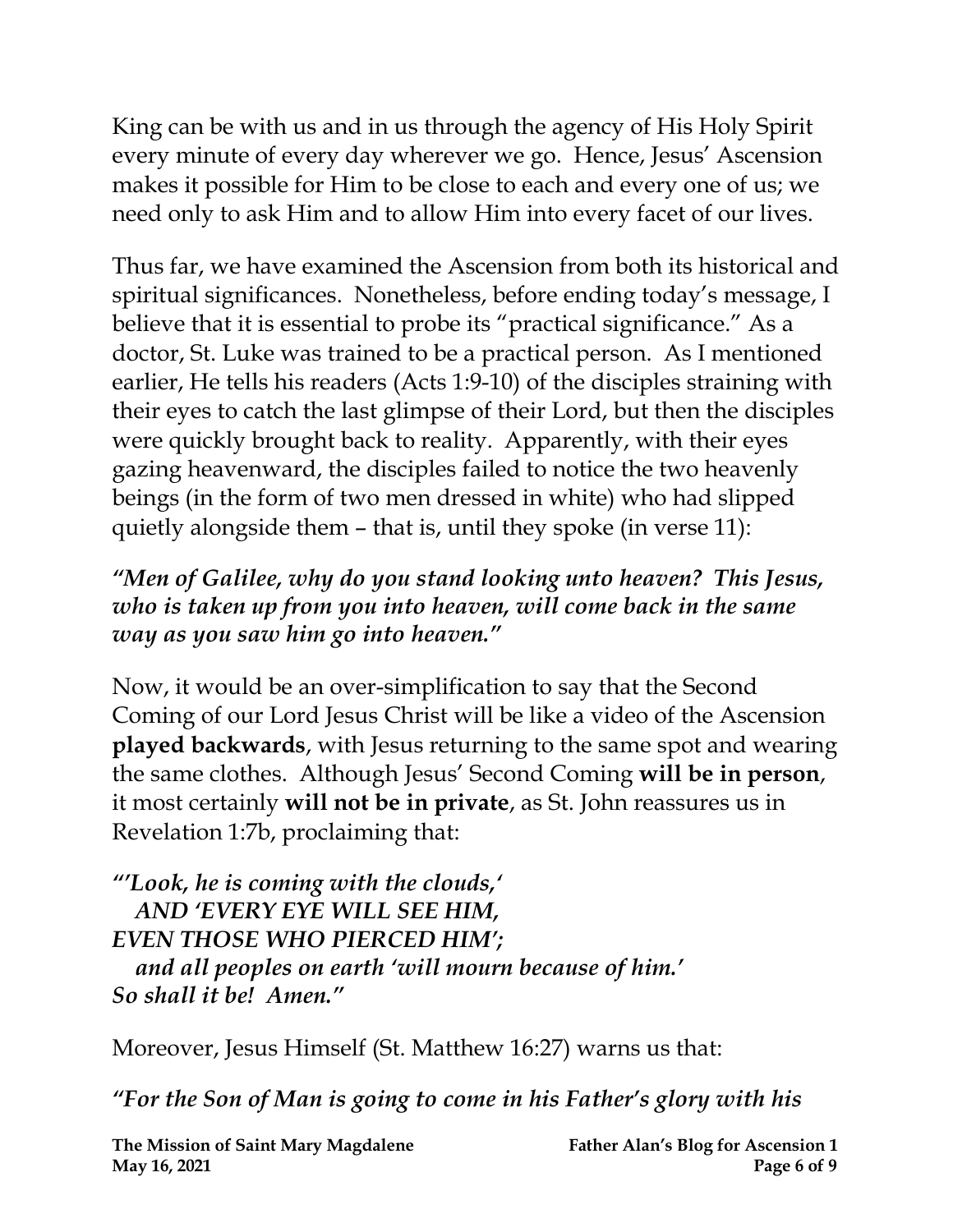*angels, and then he will reward each person according to what they have done."*

#### And again in St. Matthew 24:30-31:

*"Then will appear the sign of the Son of Man in heaven. And then all the peoples of the earth will mourn when they see the Son of Man coming on the clouds of heaven, with power and great glory. And he will send his angels with a loud trumpet call, and they will gather his elect from the four winds, from one end of the heavens to the other."*

Moreover, there are more than 100 references in Holy Scripture, both in the Old and New Testaments, concerning Jesus' Second Coming. In short, then, the Ascension testifies to the fact of our Lord Jesus Christ's glorious return: He WILL come. (It is important to note that the disciples were not told by the two men dressed in white that they themselves would see the Second Coming of Christ. Rather, the time is **left open***.* Thus, it is futile and unprofitable for anyone to speculate as to precisely when it will happen. In fact, in St. Mark 13:32 Jesus informed his disciples that not even He knew the day or the hour when the Son of Man would come; however, **the CERTAINTY is there**. And it serves to give us assurance that God is working His purposes out for His whole creation, and that when He is sent by His Father, our Lord Jesus will return just as surely as He ascended.

Therefore, the all-important practical call of the Ascension is that we are to be ready for Christ's inevitable return. To this end, a wise, but anonymous, person once said:

*"If I am always ready, I shall be ready when Jesus comes."*

Echoing what our Lord Jesus counselled in St. Luke 12:40:

*"You also must be ready, because the Son of Man will come at an hour when you do not expect him."*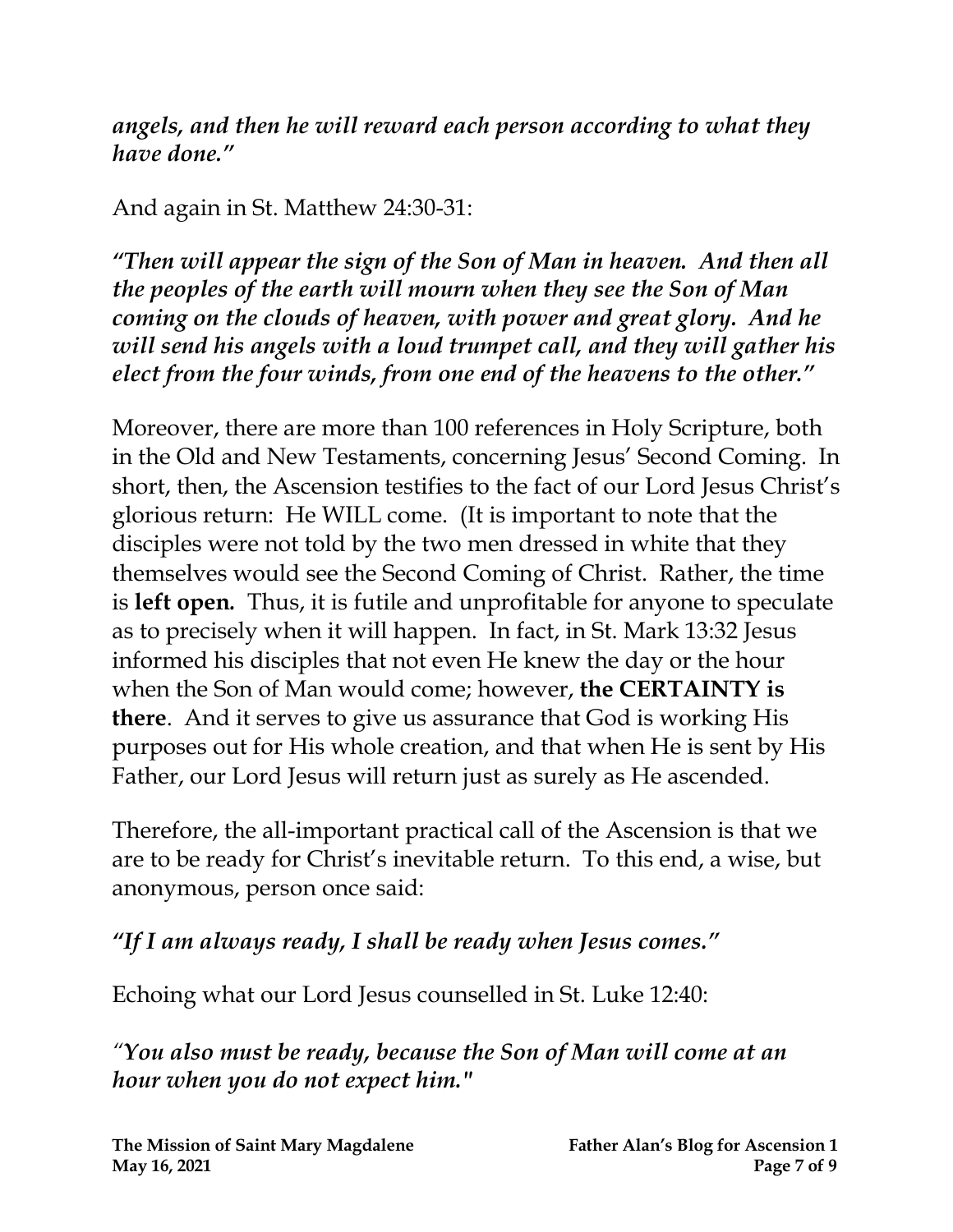The true secret of preparedness is to keep "short accounts" with God and with others. In other words, if something breaks our fellowship, then we are immediately to put it right – or as St. Peter exhorts us in today's Epistle Lesson (1 St. Peter 4:8):

# *"Above all, love each other deeply, because love covers over a multitude of sins."*

For our time spent on our earthly journeys is all too short – especially when one considers the normal human lifespan in comparison to eternity. Hence, as Christians we should spend our limited and invaluable (that is, precious) time in this life seeking to do God's work, what He would have us do. Thus, we need constantly to ask ourselves two questions:

### **"Are we redeeming the time until Jesus returns?" "Are we fulfilling the ministries He gave to His church?"**

Because we have all been placed exactly where **and when** we are for a specific divine purpose. Remember, the two angelic beings dressed in white asked the disciples:

# *"Why do you stand here looking into the sky?"*

For it was the Earth and not the sky with which they should be occupied – to be witnesses not stargazers! Likewise, our God-given calling is not to look upwards in nostalgia, but outwards in compassion, in service to a lost world that desperately needs Jesus.

Three reasons for Jesus' Ascension have been anonymously and astutely stated as follows:

*"At the Ascension, Jesus left the Here for the Everywhere; He left the Time for the Eternal; He left the First Century to fill All the Centuries."*